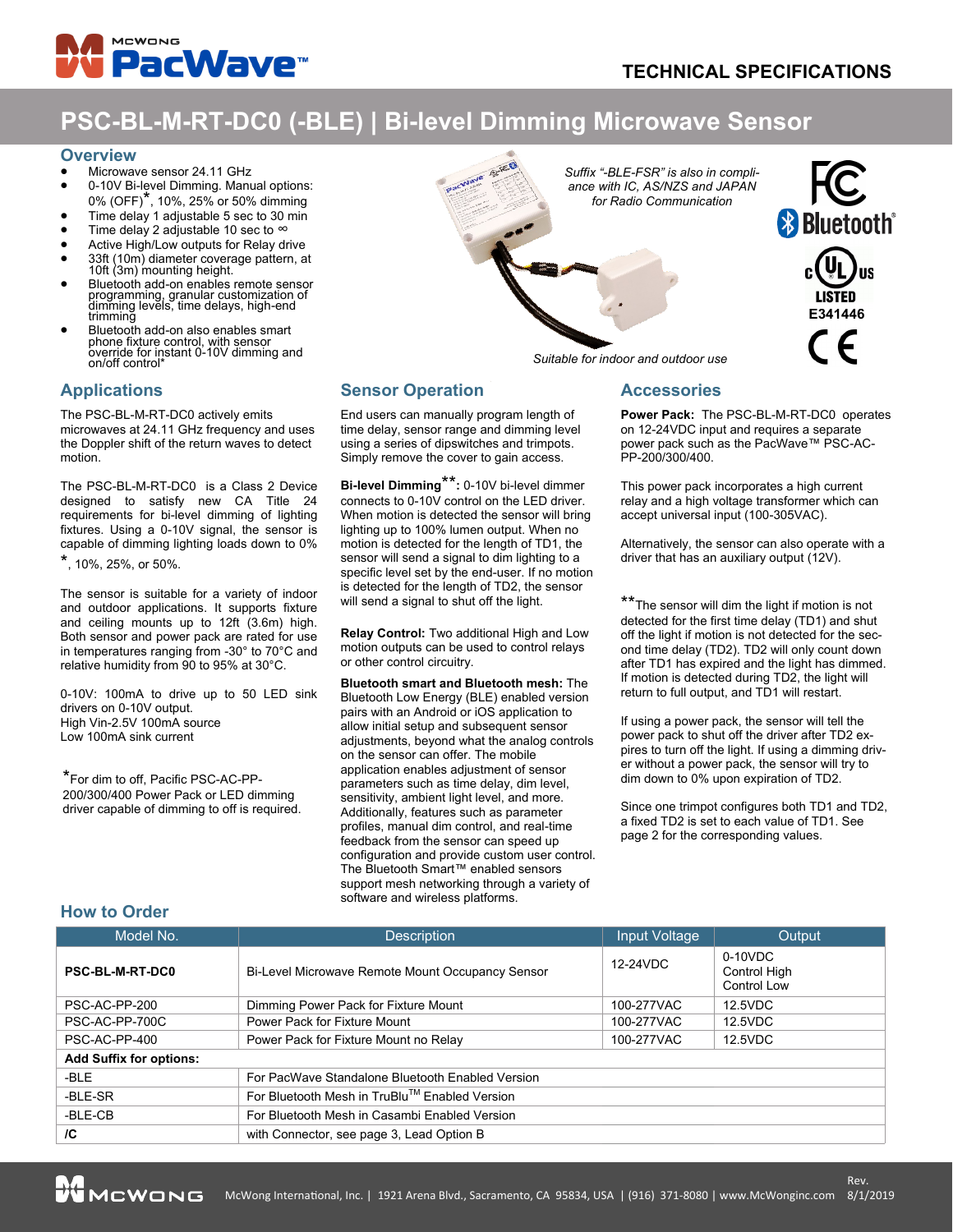# MCWONG

# **PSC-BL-M-RT-DC0 (-BLE)**

# **Summary**

| Sensor Type                         | Microwave occupancy sensor                                                |
|-------------------------------------|---------------------------------------------------------------------------|
| Input Voltage   Current Consumption | 12-24VDC   60mA sensor (85mA w/ BLE)                                      |
| 0-10V Output                        | 100mA, up to 50LED sink drivers                                           |
| High                                | Vin-2.5V 100mA source                                                     |
| Low                                 | 100mA sink current                                                        |
| <b>Mounting Height</b>              | Fixture or ceiling mount 10ft (3m)                                        |
| Max Range*                          | 16ft (5m) radius                                                          |
| Time Delays (TD1/TD2)**             | 5 sec/10 sec, 5 min/30 min, 15 min/45<br>min, 30 min/60 min, 10 min/∞**** |
| Photocell Sensitivity**             | N/A                                                                       |
| Max Bluetooth Range***              | $49 \sim 65$ ft (15 ~ 20m)                                                |
| <b>Operating Temperature</b>        | $-30^\circ$ C to 70 $\degree$ C                                           |
| Storage Temperature                 | $-40^\circ$ C to 80 $^{\circ}$ C                                          |
| <b>Relative Humidity</b>            | 90-95% non-condensing at 30°C                                             |
| Color                               | White                                                                     |
| Warranty                            | 5 years<br>$\cdot$ $\cdot$                                                |

\*Results may vary based on mounting height, angle, floor material, and line of sight \*If installed inside enclosure lens, detection range adversely affected by the type and density of the material used in the fixture lens or cover

\*\*Photocell can be activated through optional Bluetooth version only.

\*\*Bluetooth versions enable adjustment of sensor parameters such as time delay,

dim level, sensitivity, ON/OFF daylight detection, and more.

\*\*\*Bluetooth Range is highly dependent on the integration of fixtures, surrounding environment and conditions. It is recommended to conduct testing for range accuracy.

\*\*\*\*If TD1 is set to 10 min, TD2 will never expire. So the light will remain at the dim level for as long as motion is not detected.



Note: If using a power pack other than PSC-AC-PP-200, connect either Control Hi or Control Low, depending on power pack relay circuitry. Note: it using a power pack other than FSC-AC-FF-200, connect either Control I.

**Detection Area for 10ft (3m Mounting Height)**



# **Physical Dimensions**



Drawings are Not to Scale

# **Wiring Diagram Settings Adjustment**

| Dipswitch 1 | Dipswitch 2 | <b>DIM Level</b> |
|-------------|-------------|------------------|
| OFF         | OFF         | OFF              |
| OFF         | ON          | 10%              |
| ΩN          | OFF         | 25%              |
| ΩN          | ΩN          | 50%              |

### **Trimpots**

Trimpot #1 on left adjusts time delay. Trimpot #2 on right adjusts motion detection range and sensitivity. Turn clockwise to increase, turn counterclockwise to decrease.